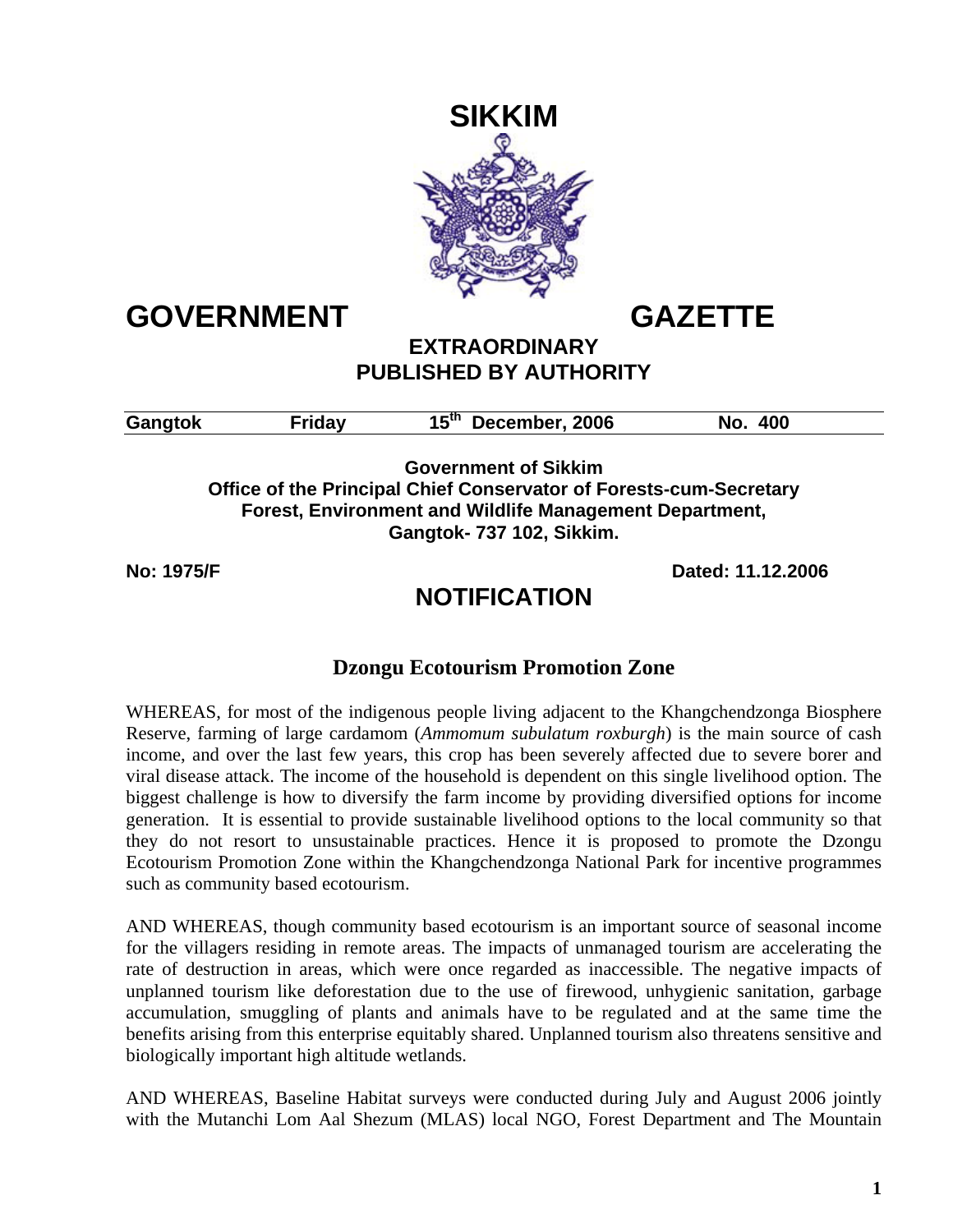Institute covering the Tholung Kishong Trek. During this survey critical wildlife habitats were identified at Dawathong, Thepa la (north east), Thepa la (south west) and Panch Pokhri (Lungdho Nay) for Himalayan Tahr, Alpine Birds, Medicinal Plants and Musk Deer respectively. Subsequently consultations with the villagers was organized at Dzongu based on which these trekking routes have been finalized, ensuring minimum impact to wildlife sensitive habitats and at the same time providing alternative livelihoods to the local community.

AND WHEREAS, the Tholung valley has long featured in the legends and lores of the people of Sikkim. Its name literally means "the hiding place of relics". The Tholung Sacred Zone also comprises of important holy sites such as *Dumlong Nay, Tholung Monastery, Shinji Badong, Kong chachu, Thyugong Buti Nay, Kishong Tsho, Dawathong Tsho, Shingo Tsho and lungdoh Nay* which fall along this nature trail. These places are still visited by large numbers of pilgrims and need to be safeguarded.

Now therefore in exercise of the powers conferred by clause (b) of section 33, read with sub-section (8) of section 35 and sub-section (2) of section 36A of the Wildlife (Protection) Act, 1972 (53 of 1972), clause (d) of section 76 of Indian Forest Act 1927 (16 of 1927), and clause (i) of sub-section (2) of section 83 of the Sikkim Forests, Water Courses And Road Reserve (Preservation And Protection) Act, 1988 (6 of 1988), the State Government hereby notifies the Dzongu Ecotourism Promotion Zone in North Sikkim district comprising of one approved trek namely Tholung Kishong Trek with nine designated camping sites. These are as follows:

#### **1. Designated Nature Trails and designated campsites for ecotourism**

Following treks, nature trails and campsites are being notified in the Dzongu Ecotourism Promotion Zone in North Sikkim.

| <b>Trek</b><br>No. | <b>Trek Name</b>                                                                                                                         | <b>Designated Nature Trails in forest area</b>                                                                                                                                                                                                                                                                                                                                                                                                                                                                                                                                                                                                                                                                                                                                                                                                                            | <b>Designated</b><br><b>Campsites in forest</b><br>area                                                                                                                                                                            |
|--------------------|------------------------------------------------------------------------------------------------------------------------------------------|---------------------------------------------------------------------------------------------------------------------------------------------------------------------------------------------------------------------------------------------------------------------------------------------------------------------------------------------------------------------------------------------------------------------------------------------------------------------------------------------------------------------------------------------------------------------------------------------------------------------------------------------------------------------------------------------------------------------------------------------------------------------------------------------------------------------------------------------------------------------------|------------------------------------------------------------------------------------------------------------------------------------------------------------------------------------------------------------------------------------|
| $\mathbf{1}$       | <b>Tholung Kishong Trek</b><br><b>Entry Point: Bay</b><br><b>Exit Point:</b><br>Passingdang,<br>Tingvong, Upper Dzongu<br>And vice versa | The nature trail from Bay and passing<br>sequentially through Chana, Lombong,<br>Rinchhen, Dumlung, Dhokhim, Sakaam<br>stream, Tholung monastery, Thyugong Buti<br>Nay, Temrong forest log house, Jumthul chu<br>bridge, Phyaguteng cliff, Tholpe, Dikithong,<br>Mighet la, Dawathong, Upper Luduchu,<br>Shingo lake, Thepa la, Panch Pokhri, Lum<br>cave, Rungli kyong, Kalyokbi ridge, Dryong<br>Puno, Dongmu, Leek (or Tingvong)<br>The permitted day treks include Tholung<br>Gumpa to Kong Chachu (hotsprings),<br>Tholupe herder's camp to Kishong Lake.<br>This trek passes through important holy<br>places namely Dumlong Nay, Tholung<br>Monastery, Shinji Badong, Kong chachu,<br>Thyugong Buti Nay, Kishong Tsho,<br>Dawathong Tsho, Shingo Tsho and Lungdoh<br>Nay under the Tholung Kishong sacred zone.<br>This trek passes through the wildlife sensitive | Tholung monastery,<br>Temrong forest log<br>Tholupe<br>house,<br>herders<br>camp,<br>Dikithong<br>herders<br>camp, Dawathong<br>herders camp, Upper<br>Ludu<br>chu, Lower<br>Thepa la, Lungdoh<br>Nay herders camp,<br>Dryong Puno |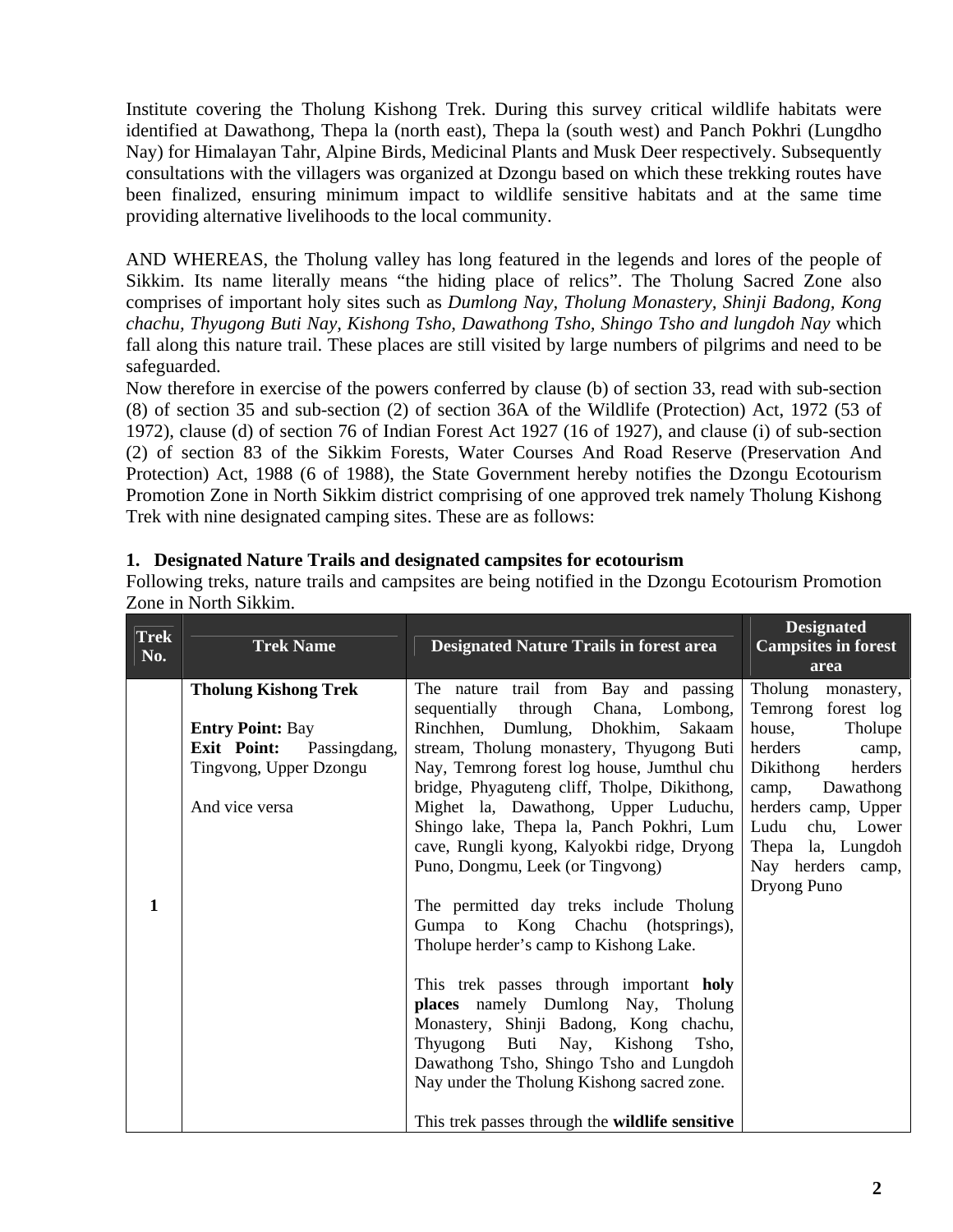| habitats namely the Dawathong Himalayan        |  |
|------------------------------------------------|--|
| Tahr Conservation Zone, Thepa la (north east)  |  |
| Alpine Birds Conservation Zone, Thepa la       |  |
| (south west) Medicinal Plants Conservation     |  |
| Zone and the Panch Pokhri (Lungdoh Nay)        |  |
| Musk Deer Conservation Zone.                   |  |
|                                                |  |
| Pack animals (horses, dzos and yaks) are not   |  |
| permitted within the national park during this |  |
| trek. Lighting fire or cooking food is         |  |
| permitted only at the designated campsites     |  |
| and not during day treks.                      |  |
|                                                |  |

#### **2. Ecotourism Promotion Plan**

#### **(A) Ecotourism Promotion Initiatives**

- (1) Publicity of these regulations by installing adequate signages at Gangtok, Mangan, Sangkalang, Passingdang, Bay, Leek, Tingvong and near the trekkers huts, camping sites and conservation area.
- (2) Publicity of these regulations by taking out press release and adding it into correlated website like, forest department.
- (3) Informing the travel agents, Panchayats, JFMC/EDC and local NGOs about these regulations.
- (4) Provide feedback forms and also web enabled feedback to the trekkers so that they can provide feedback on their trekking experience.
- (5) Training and capacity building of Ecotourism Service Provider's, travel operators, panchayats, JFMC/EDC, Himal Rakshaks and local NGOs about these regulations.
- (6) Designating the boundaries of the camping sites on the ground and providing basic amenities in the camping sites like running water, alpine toilets and kitchen cum porters barrack.
- (7) These ecotourism promotion initiatives should be incorporated into the existing schemes and programmes of the Khangchendzonga National Park and Khanghendzonga Biosphere Reserve in order to provide adequate funds for implementation of this zonation and conservation management plan.
- (8) The Tourism Department and other organizations and agencies may also support in the promotion and development of the Dzongu Ecotourism Zone in North Sikkim.

#### **(B) Ecotourism Regulations**

(1) Movement of visitors and support staff is prohibited outside the designated nature trails and designated camping sites.